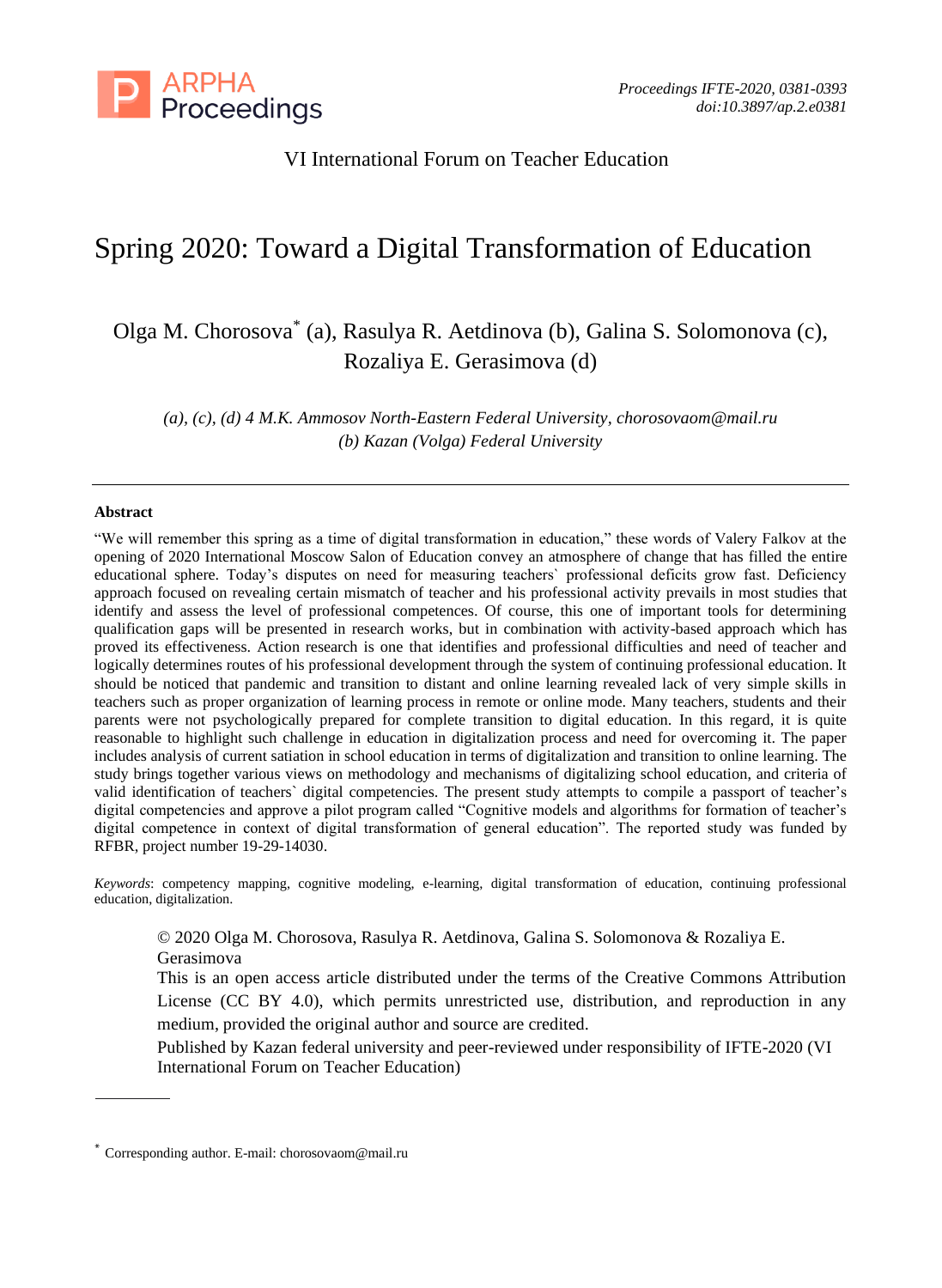#### **Introduction**

At the current situation in Russian education and in foreign countries clearly show the need for intelligible mechanisms and tools that can quickly bring the professional level of educators in line with the requirements of global digital transformation. It suggests an adequate consistent mechanism for assessing the dynamics of competency development. Design of competency passport, task pool according to regional and other features, as well as measurement of future competencies, are also required.

In regions of Russia institutions are divided into those that ensure professional development of teachers (public institutions etc.) and alternative resources compensating the growing deficit in teacher education. Some regions suggest that federal project "Teacher of the future" is to be revised as it considers the measurement of teachers` professional deficits that certainly causes some protests.

When automation of all processes is forecasted or already has begun - both educational activities, and organizational and methodological support, teacher can no longer work to the fullest without possessing the relevant competencies that go beyond the boundaries of IT competencies and defined as digital.

At the present stage, there are acute problems of high-quality electronic content, digital didactics, which is fundamentally different from traditional ones, the revision of standards in education, an integration platform that will allow integration with state educational organizations, private and public and non-profit organizations functioning in sphere of education. The system of general education particularly forecasts creation of systems of educational artificial intelligence and outlines the need for solving the problem connected with lack of forming digital ethics and morality, development of digital didactics as in higher education system. There is a high professional anxiety of teachers associated with uncertain situation in education after the crisis in connection with the pandemic.

"The shock of the future has come today". As every other sphere, education changes in front of our eyes, and we are undergoing a transformational transition to a completely different stage of development (Kaganer, 2020). We should move away from outdated standards in order to teach people to be creative. We should form people`s ability to learn continuously, as they must have the right to choose their own development path. The educational process and educational environment should be integrated into the innovative information environment, because students should have digital literacy and digital competencies.

The Republic of Sakha (Yakutia), being a part of the Far Eastern Federal District, has its own specific features, such as extreme climatic and geographical conditions, remoteness of settlements from centers,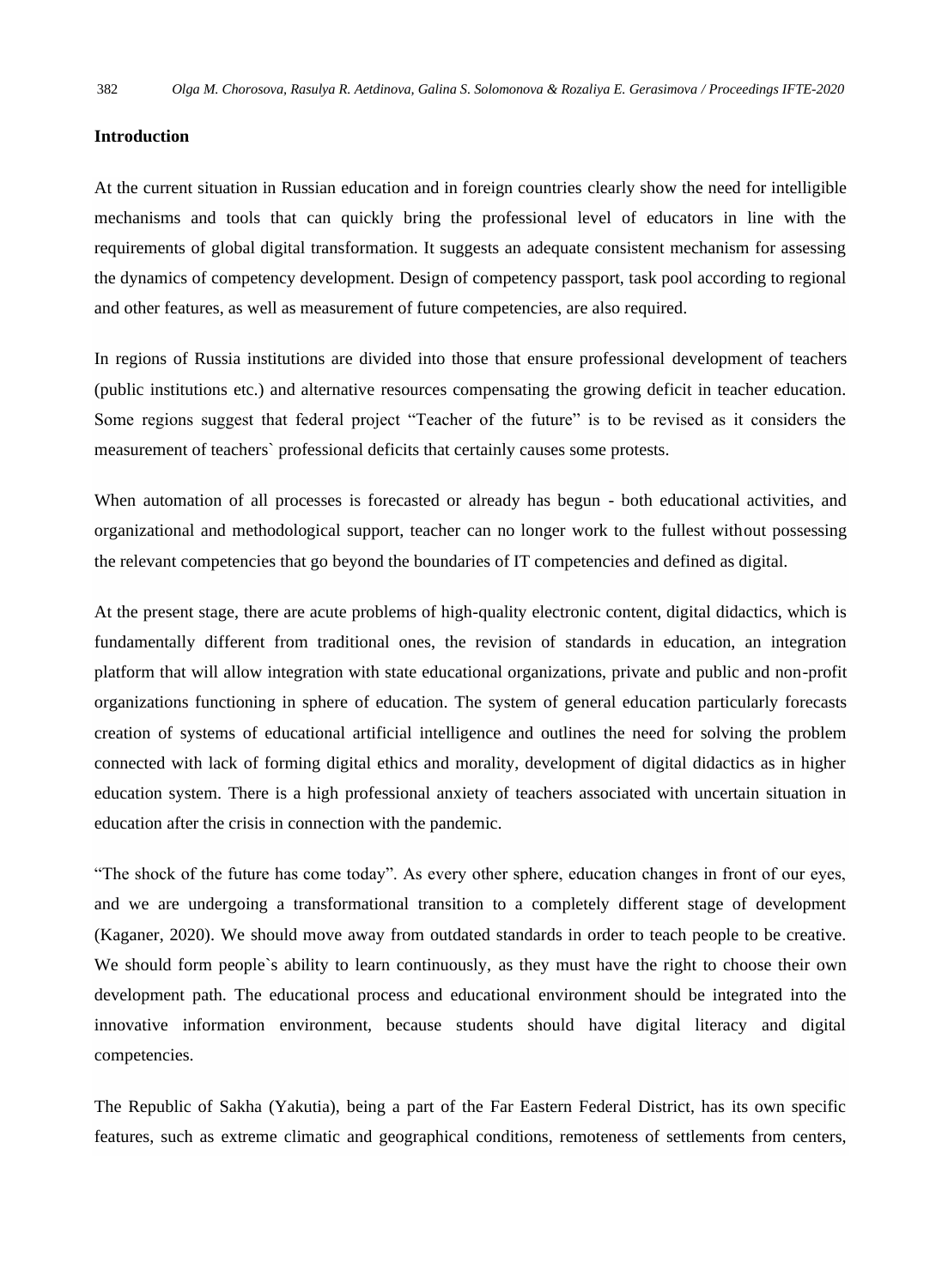poorly developed transport scheme and significant sparseness of the population, causing socio-economic features, etc. At the same time, the economics of the northernmost region of Russia can be characterized as dynamically developing. As a result, the formation of the Republic of Sakha (Yakutia) is faced with the task of transforming the education system, introducing a new standard for all levels of education, focusing on the "smart economics". Great importance is attached to the modern equipment of the educational

process and integration into the digital environment. Therefore, in the educational system, digital competencies become the creative factor that, transforming into an intellectual resource, generates an effective development of the system.

The work on the article coincided with the time of global, widespread changes in education, when all levels of education switched to online format in a few days. It can be argued that we are currently experiencing a period of the most radical and deepest transformations of education in connection with the pandemic caused by coronavirus infection. This is evidenced by the direct experience of authors of the article, and the observed practice, and many analytical publications.

#### **Purpose and objectives of the study**

The purpose of the study is to increase the effectiveness of teacher in digital transformation of general education through the development of teachers` digital competence through implementing cognitive models and algorithms for assessing digital competencies of teachers and making decisions on design or adjustment of continuing education programs.

#### **Literature review**

Pedagogical science has a sufficient amount of researches on various aspects of adult education, continuous pedagogical and professional education of teachers. It is not possible to dwell on the review of all works of respected and recognized Russian and foreign researchers of past years, but it is worth noticing that a large number of scientific works in recent years have been devoted to Russian and foreign experience in implementing national frame of qualifications and related transformations in professional education. This process is based on theory and practice of professional education, ensuring interrelation between spheres of education and labor and related urgent problems of binding education systems and independent assessment of qualifications, digital transformation of education, development of e-learning including continuing professional education.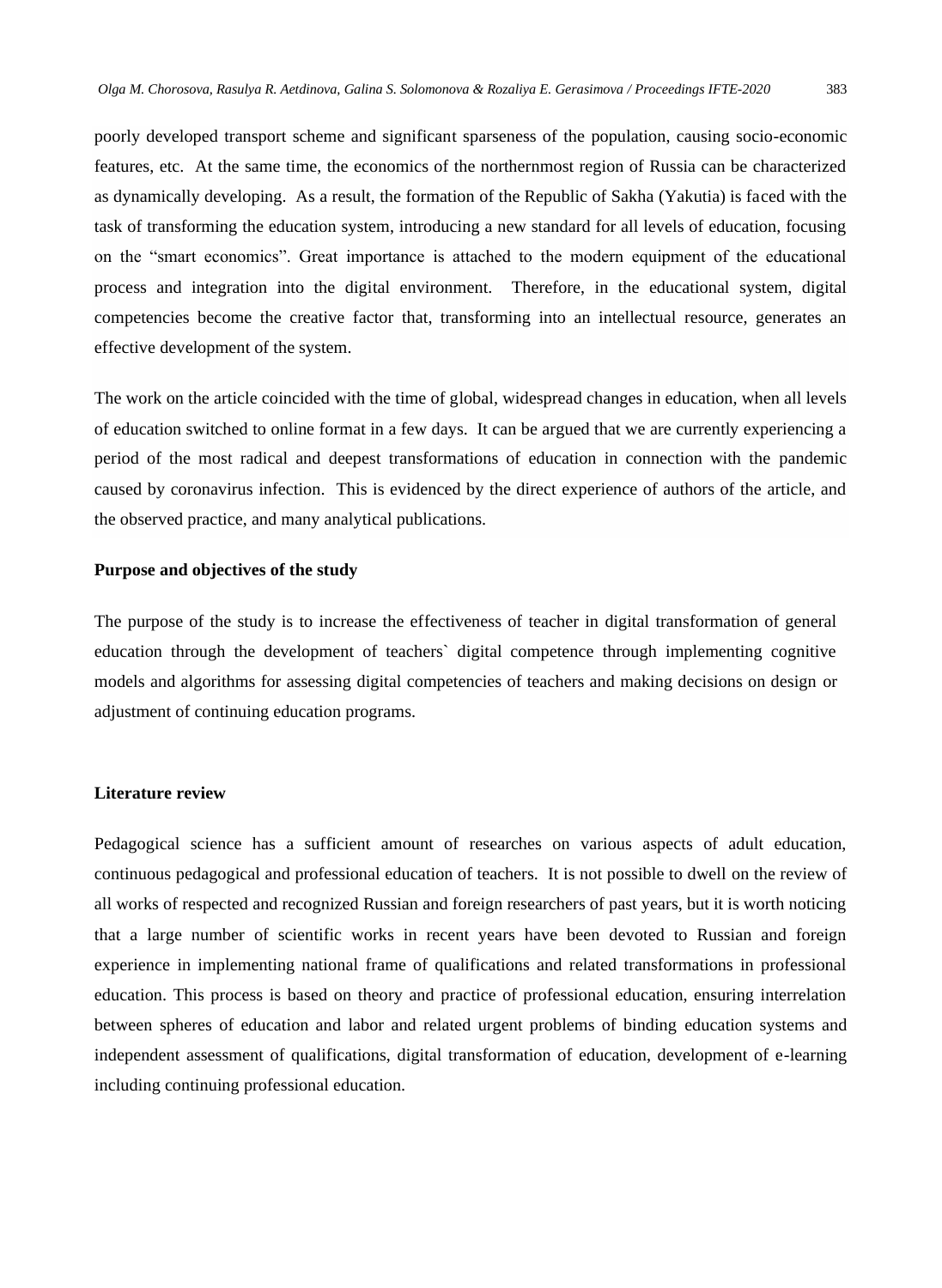The analysis of existing works on the research topic shows that currently the tasks related to the assessment and formation of the digital competencies of the teacher are not sufficiently studied. Assessment of teacher`s digital competencies from the point of system analysis, development of cross-functional algorithms for assessing teachers' digital competencies and its compliance with the digitalization requirements of educational process, also require solutions.

The formation of teachers` digital competencies occurs in the process of implementing the competencybased programs of continuing professional education. The implementation of competency model of teacher development programs requires a fundamental change in the content and structure of didactic and assessment tools, as well as the methods and technologies for their use in educational process. The competency-based approach is based on assessing a level of competency formation, which includes, along with the knowledge component, cognitive, personal, value, intercultural and other components. These components are taken into account when assessing any competencies, including digital ones.

The analysis of scientific papers published in Web of Science and Scopus within 2018 – 2020 period was carried out. Search and selection of materials were carried out according to the keywords "digital competencies of educators", "digitalization of education", "e-learning", "and assessment of competencies". It should be noted here that, both in the UNESCO Recommendations and in materials studied, foreign authors often use the concept of "IT competencies" as identical or equivalent to the concept of "digital competencies". The terminological aspect of research problem requires a separate consideration, which is not the subject of analysis in the framework of this article. Having studied works on teachers` digital competency McGarr and McDonagh outlined three main approaches: 1) determination of quantitative and qualitative characteristics of digital technologies` use in school; 2) identification level of teachers` skills in IT according to requirements of national standards and programs; 3) assessment of students' skills in completing assignments in the field of IT (Matukhin & Nizkodubov, 2013). According to McGarr and McDonagh (2019), a significant gap between the theory of IT competencies reflected in science and national standards and requirements, and the practice of their application in teaching and assessing knowledge poses the problem of both accurately determining the IT competencies of teachers (terminological aspect), and developing appropriate tools for their assessment.

Ketil-Engen (2019), in contrast to the traditional understanding of IT competencies as universal knowledge and skills suitable for solving any tasks without reference to a specific area or situation, speaks of a complex of interconnected IT competencies. So, Ketil-Engen considers teacher's competence in the field of IT as a broader skill in the use of electronic tools and technologies in relation to various tasks and situations.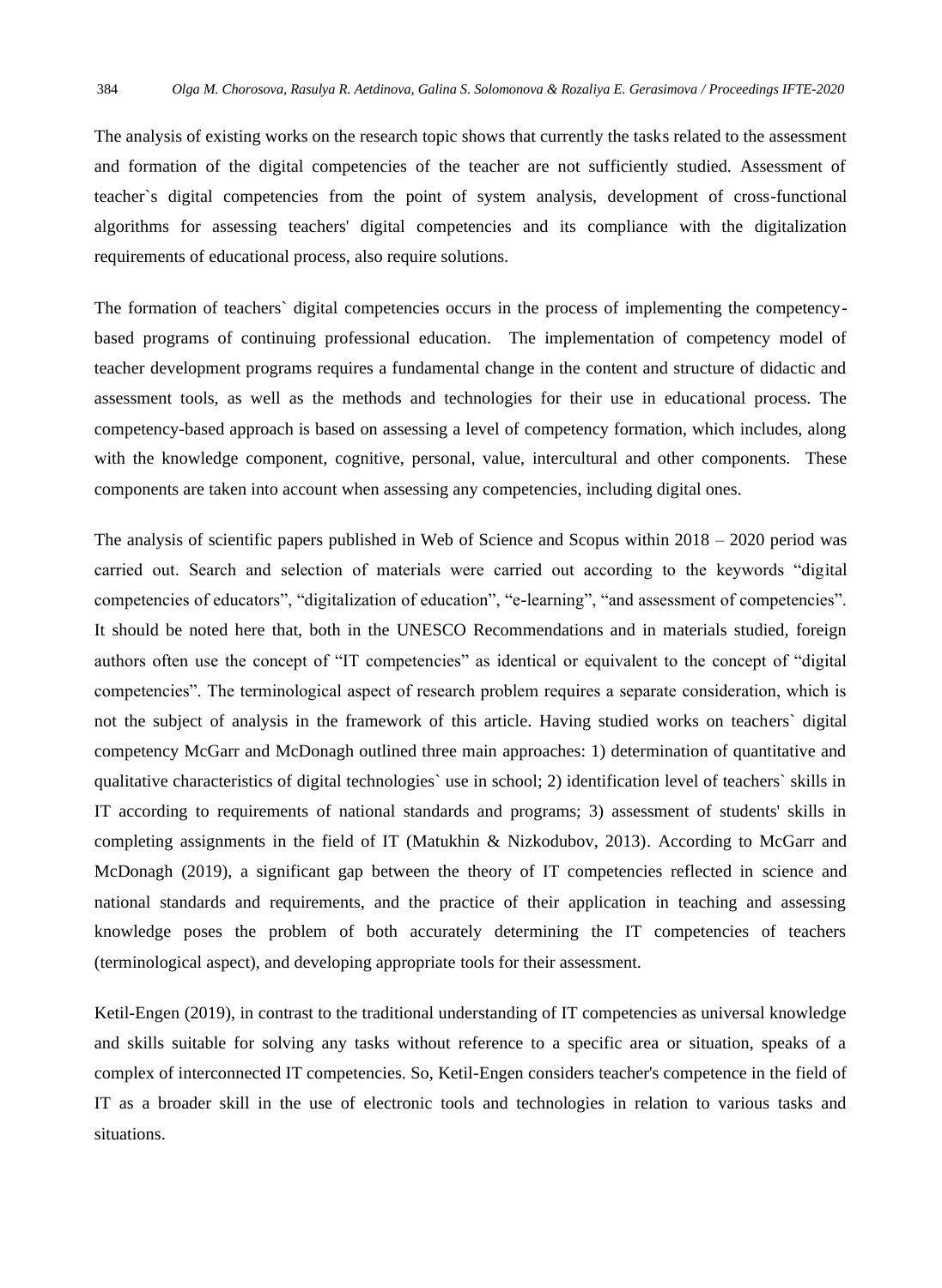Manzuoli, García and Cifuentes (2016) highlight some methodological approaches to measuring IT competencies of teachers in four areas of information technology use: 1) for academic purposes, 2) in teaching, 3) for students and 4) educational innovations related to IT.

Kiss (2017) draws attention to three areas: basic competencies, applied competencies, and ethical competencies. Kiss`s (2017) toolkit was developed on the basis of Lakert scale of four gradations; in the analysis of the data Mann-Whitney U-test was used, which allowed to obtain reliably accurate results (Luksha, 2018).

Tondeur (2017) distinguishes two main interdependent types of IT competencies of teachers: a) competencies in providing support to students in the use of IT in classroom and b) competencies in the use of IT for the development of educational programs.

Langset (2018) in the process of international comparative research identified factors that contribute to or, conversely, hinder the formation and development of IT competencies of teachers and information literacy of students. The study tends to discuss the two main objectives: 1) IT equipment in schools, professional competencies and qualifications of teachers, goals of school education and level of professional self-esteem of teachers and its influence on learning in various education systems; 2) relationship between accepted level of teachers` reasonable use of computers in school with digital competence of students in different systems.

For analysis, the authors used data from four countries: Australia, Norway, the Czech Republic and Germany, obtained during the ICILS 2013 International Computer and Information Literacy Study, organized by the International Association for the Assessment of Learning Achievements (IEA). The data was divided into four information components: 1) personal data of students of the 8th year of study (gender, immigration status, educational level of parents); 2) results of testing the computer skills of students; 3) data on the school (technical equipment of IT facilities, educational goals and the quality of professional personnel); 4) indicators of professional self-esteem of teachers.

Ally (2019) considers factors that influence formation of future education parameters and development of teacher competencies. During the study, the selected 105 competencies of teachers are grouped in nine areas: General; Use of digital technology, use of various digital educational resources (Re-mix digital learning resources), communication, promotion of learning (Facilitate Learning), pedagogical strategies, assessment of learning, and personal characteristics.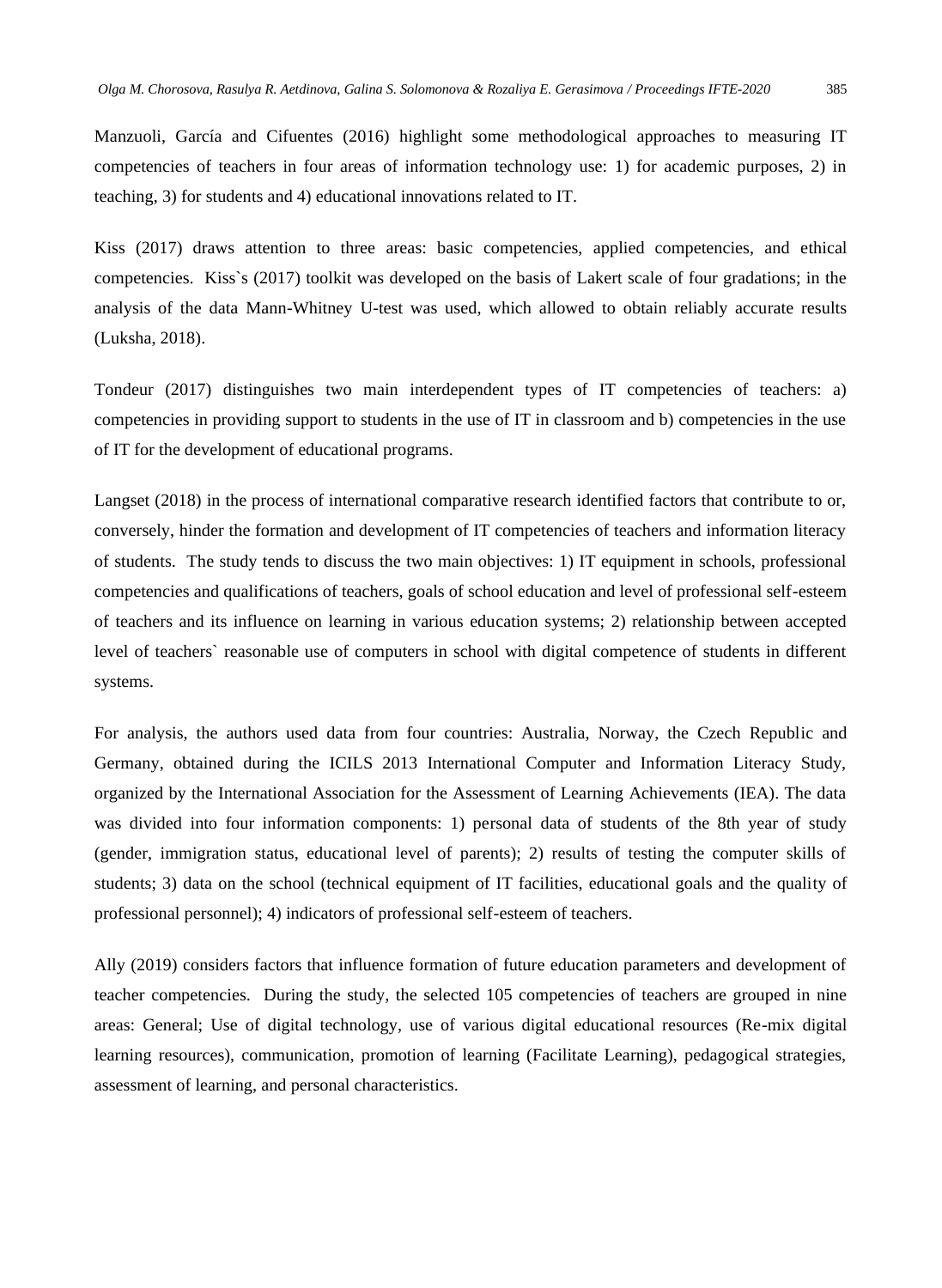According to Ally (2019), in the near future, a teacher will conduct educational activities in partnership with robot teachers, in a virtual environment. The author considers facilitate learning as one of the prior competencies. A teacher should know how to: personalize instruction for individual students, promptly answer student questions, change mobile learning strategies to meet student needs, be an example of a professional in digital age, motivation that encourages students to learn, encourage social interaction between students, demonstrate proper virtual behavior, be accessible, and be an example of citizenship and responsibility in a digital environment.

According to Tomczyk (2020), a modern school is a social institution that not only actively implements digital technologies in educational practice, but also prepares students for protection against a growing number of Internet threats. A competent, purposefully acting teacher is a key element of this process. Tomczyk focuses on two areas: 1) personal information and self-esteem (gender, age, work experience, frequency of use of digital technologies in education, self-esteem of digital skills, etc.), 2) measurement of competencies related to digital security, in six areas: technical safety when using media; assessment of reliability of information; secure communication; maintaining anonymity; creating secure usernames and passwords; copyright and intellectual property in digital environment.

#### **Results and Discussions**

Experience of a rapid transition to online format which is being experienced by Russian education requires serious study and reflection. Teachers in urban and rural settlements, central part of Yakutia and north arctic areas are in unequal conditions in terms of organizing distant learning. There are a lot of issues in technical equipment in educational institutions, low internet connection and a lot of teachers who have professional deficits caused by reasons mentioned above. These conclusions were followed by the projects conducted in 2015-2017:

1. In the process of implementing state contract No. 15-01 / 01 on 06/10/2015 on distance interactive teaching of English to teachers of educational organizations of the Republic of Sakha (Yakutia) in English by native speakers;

2. Research work "Continuous professional education in conditions of modern transformations and their impact on the quality of teachers` life (on the example of the Republic of Sakha (Yakutia) and the Republic of Kazakhstan, with the support of the NEFU Endowment Fund);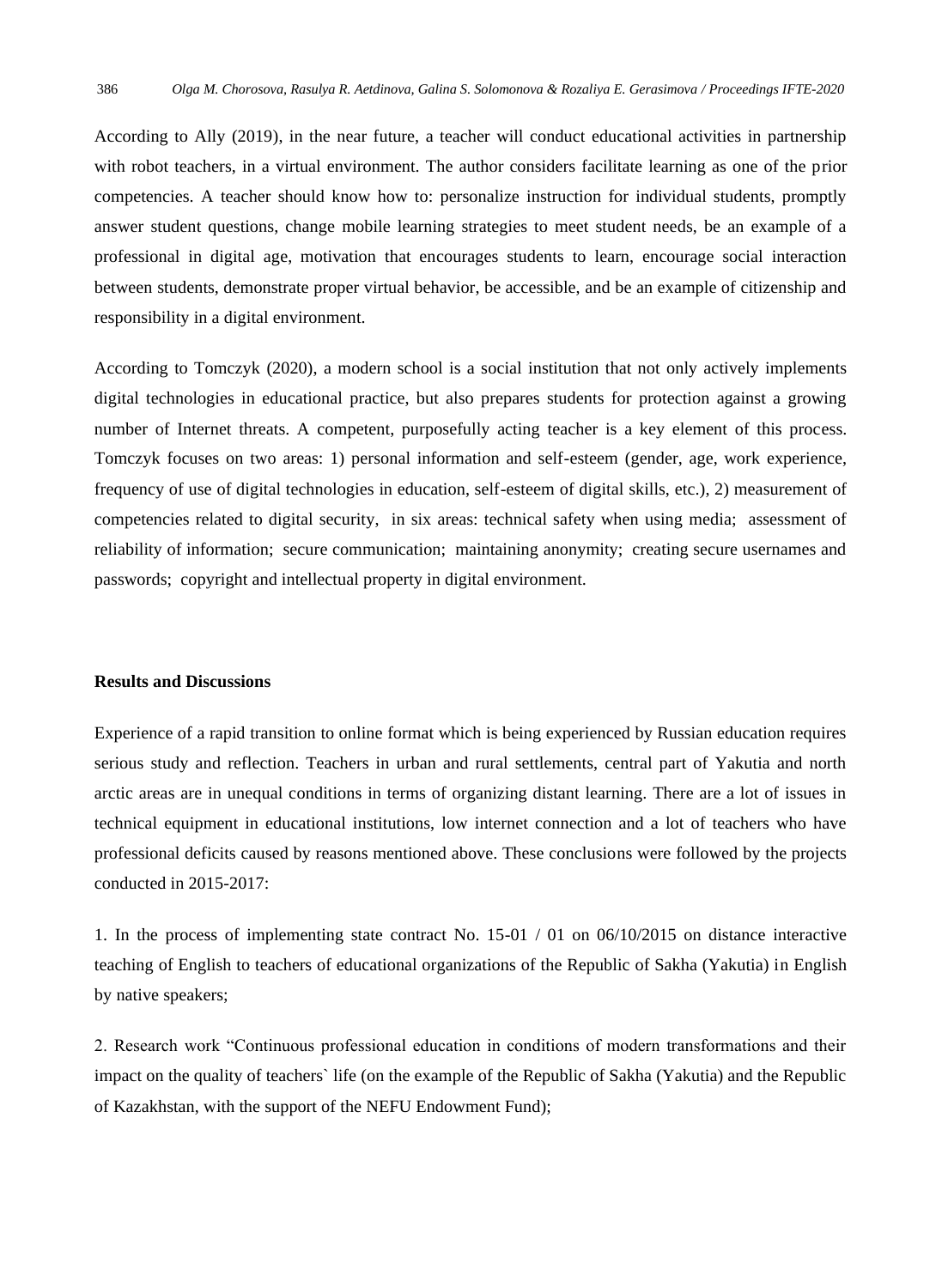3. Participation in Comprehensive scientific research in the Republic of Sakha (Yakutia) aimed at developing productive forces in the direction "Current State and Trends in the Development of Further Continuing Education of the Republic of Sakha (Yakutia)" in 2016 - 2017.



Figure.1. Amount of teachers and teaching staff graduated from North Eastern Federal University in 2016-2019.

In January 2020, North Eastern Federal University launched a study aimed at increasing teachers` effectiveness in digital transformation of general education through the development of teachers` digital competence by implementing cognitive models and algorithms for assessing teachers` digital competencies as well as making decisions on design or adjustment of continuing education programs. The study was initiated as a part of supported project on "Cognitive models and algorithms for formation of teacher`s digital competence in digital transformation of general education" in 2019 (grant RFBR No. 19-29-14030).

Postgraduates of Institute of continuous professional education of North-Eastern Federal University conducted research among teachers and executives of education organizations of the Republic of Sakha (Yakutia) (Figures 2.1, 2.2).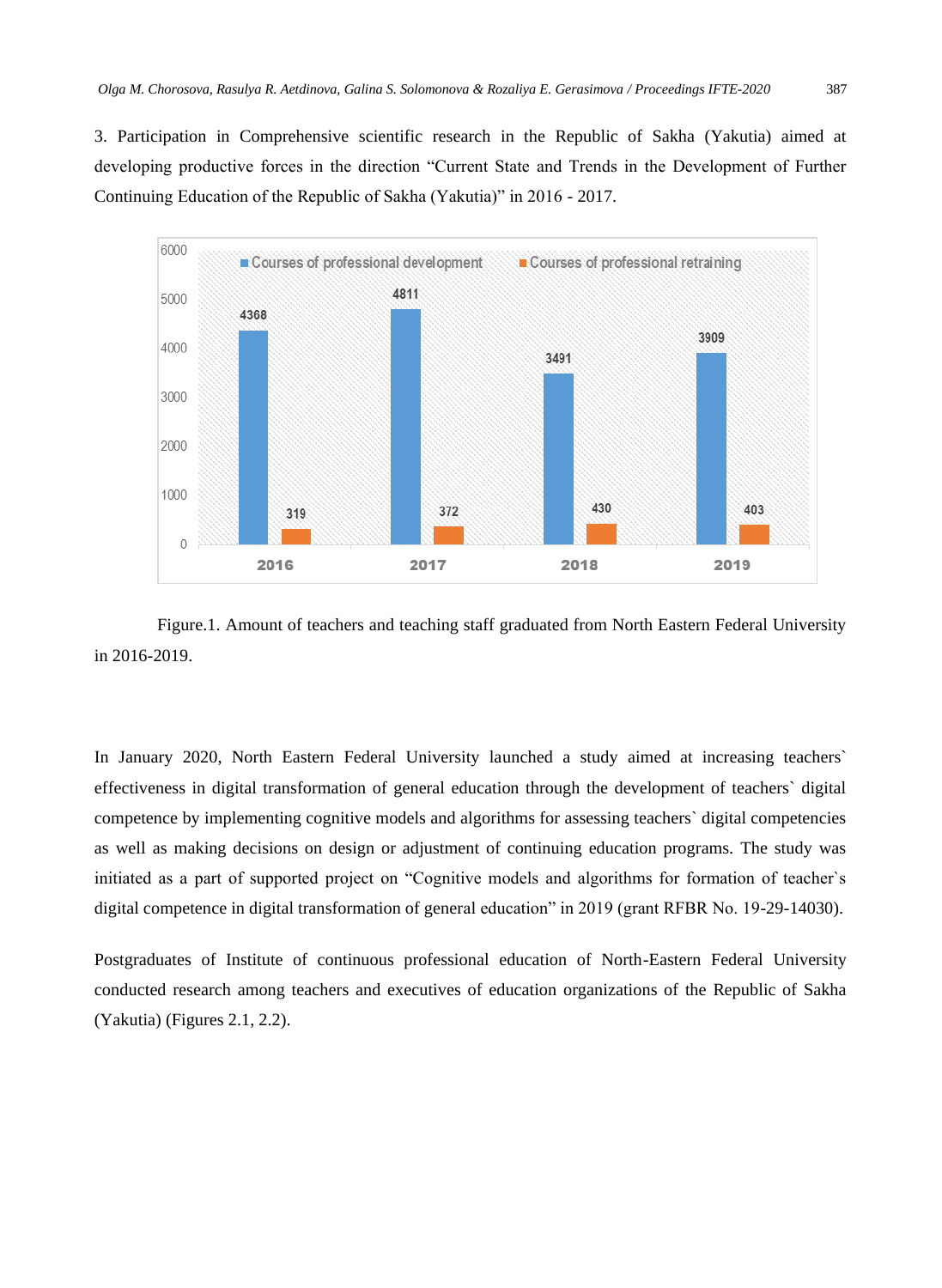

Figure. 2.1. Results of research on digital and IT competencies among teachers conducted by postgraduates of Institute of continuous professional education of North-Eastern Federal University

Among 101 people holding leadership positions in schools of the republic, 5% do not use e-learning platforms to improve their skills; only 8% of managers have a personal website. However, 82% use mobile applications, but they prefer distant and full-time forms of continuing education (34% and 38% respectively); 15 - 21% of all recipients systematically practice online briefings in everyday work, and 53% of all executives of educational organizations do not use these forms.

The obtained results confirmed the need for a special study of current situation of digital transformation in school education. There is a contradiction between features of mass transition of schools to distant and online learning and results of survey used for identifying IT and digital competencies of teachers and leaders of Yakutia.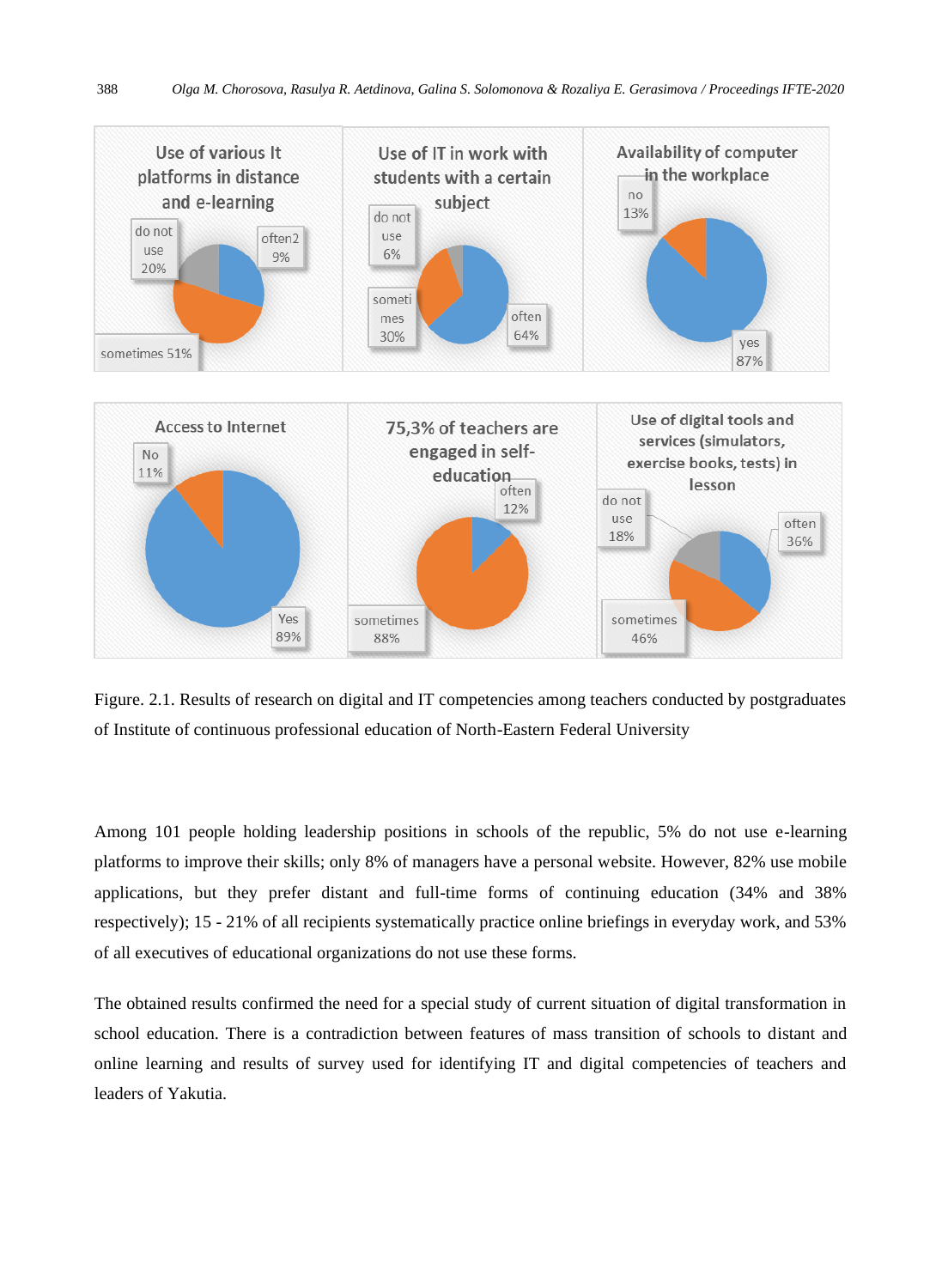

Figure.2.2. Results of research on digital competencies among executive of educational organizations

At the first stage, the current state of the problem of professional and personal development of educators in context of digitalization of education, their digital competence, approaches to identifying digital competencies and their assessment were investigated; conceptual approaches to identification of digital competencies of educators were identified, the main indicators for assessing digital competence were developed. Moreover, approaches to classification of digital competencies were studied; descriptors of key competencies on digital economy and digital competencies have been developed; criteria for assessing competencies have been developed. The criteria are subdivided into the main indicators for assessing results, and a scale for assessing level of competency formation. Competency matrices for all stages of competency formation were designed according to the main indicators for assessing results. It allowed creating a bank of competency-based and level assessing tools that has both formative and assessing functions.

A toolbox for identifying and evaluating level of formation of key competencies on digital economy among teachers was developed to determine teachers` needs within the sphere of digital economy and digital transformation of general education. Development of toolbox was based on such factors as conceptual approaches in current scientific and pedagogical research that allow identifying and assessing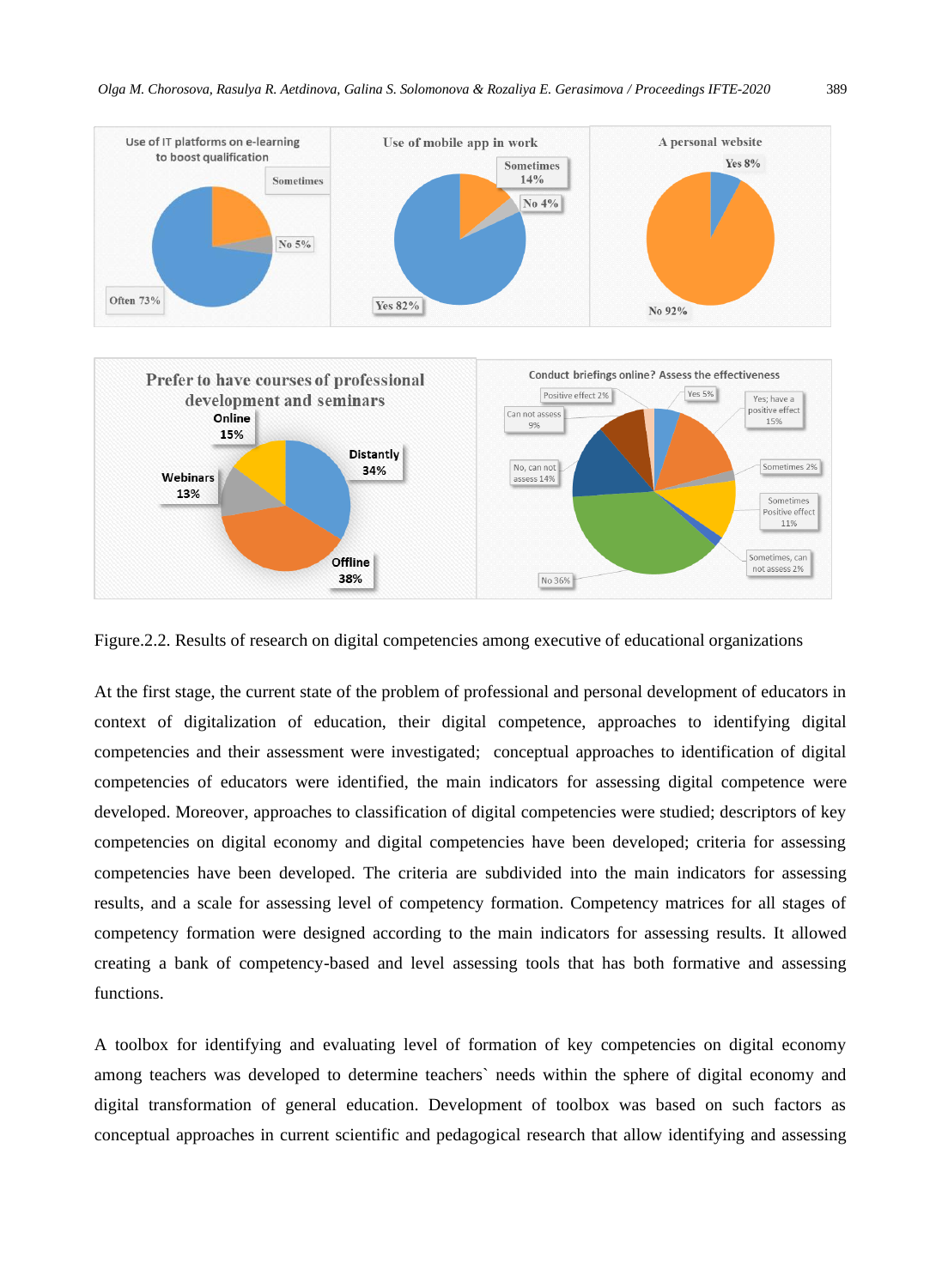level of digital competencies of a teacher; methodological substantiation of cognitive modeling of studied competencies; assumption of most optimal combinations of key and digital competencies for teachers in different subject areas and levels of education; interrelation and interdependence of some professional deficits associated with a deficit of key and digital competencies.

Questions were divided into groups according to the analysis of European Framework for the Digital Competence of Educators (European framework, a list of key competencies of digital economy), and UNESCO recommendations on structure of teachers` IT competency (Teachers and schoolchildren). The last one has the following levels: 1) Work with data; information and data management; 2) Communication and cooperation; communication and cooperation in a digital multicultural environment; 3) Creation of digital content; creative thinking; 4) Security and problem solving; 5) Information and digital literacy; critical thinking in a technical environment; 6) Questions on 11 digital competencies.

Competency mapping of teachers` digital competencies was produced to solve the fundamental problem of designing new conceptual models and algorithms for complex evaluation of digital competencies, which were set to improve the quality of management in terms of digital transformation in education system. During the process of its development list of key competencies of digital economy (Ketil-Engen, 2019), UNESCO recommendations (News Ykt, 2020), proceeding of the European foundation for education on digital and online learning (Soldatova, Nestik, Rasskazova, & Zotova, 2013) European Framework for the Digital Competence of Educators (European framework, 2017), were used.

This will certainly help to develop:

- main indicators for assessing teachers` digital competency;

- sample for organizing professional development of teachers in terms of digital transformation of education;

- cognitive model of teachers` cognitive competency that allows linking digital competencies with other ones, and stages of their formation;

- cognitive model of a continuing education program that considers relation between education blocks and competencies;

- criteria for evaluating continuing education programs according to the requirements of digitalization of education process.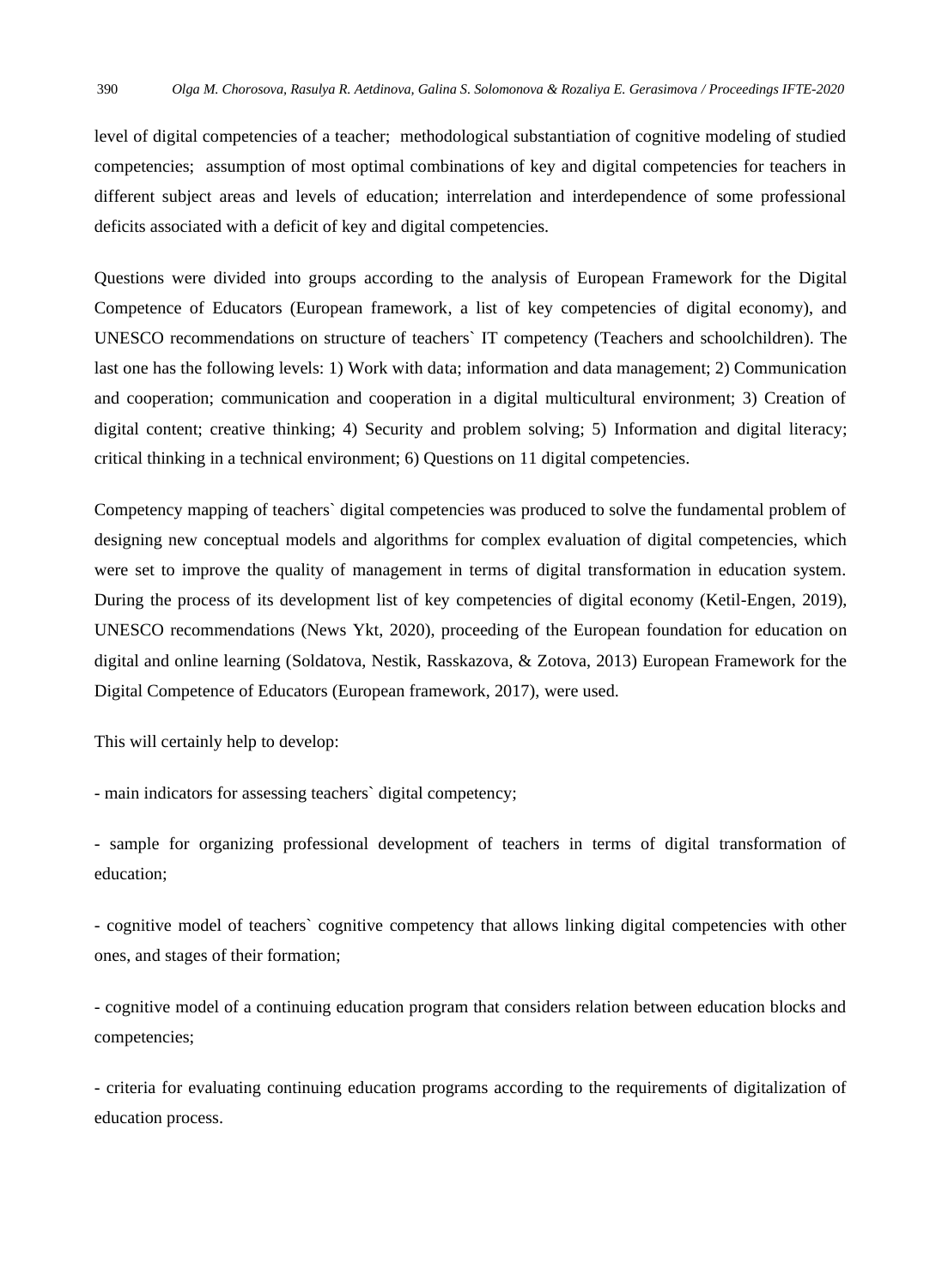The current state of investigated problem let designing a digital simulator, which is aimed at identifying levels (theoretical unit) and development (practical unit) of digital competencies in teachers. The practical block included tasks on such competencies as cybersecurity and data protection, programming and design of IT products, digital marketing and media, digital design.

It is worth highlighting the work that has begun on testing the questionnaire on digital competencies and simulator program. Initial measurement of the level of formation of digital and key competencies of digital economy among teachers of the Republic of Sakha (Yakutia) was carried out.

At this stage of the study, a universal unified methodology has been developed for assessing the level of formation among teachers of key and digital competencies. In February - March 2020, as part of the study, a survey of about 200 teachers and executives of general education of the Republic of Sakha (Yakutia) was conducted.

#### **Conclusion**

Review of publications in the context of research problem, an assessment of current situation in school education in the Republic of Sakha (Yakutia), results of a survey of teachers and executives of educational organizations confirmed the relevance of the study, especially in the current situation. The outcomes of the study will help taking determined steps to design and adjust the programs on professional development for boosting teachers` activity I n terms of digital transformation of education.

#### **Acknowledgements**

The work is funded by RFBR, project number 19-29-14030.

### **References**

- Ally, M. (2019). Competency profile of the digital and online teacher in future education. *International Review of Research in Open and Distributed Learning*, *20*(2), 34-42.
- JRC Science for Policy Report. (2017). *European Framework for the Digital Competence of Educators.* Retrieved from https://ec.europa.eu/jrc/en/publication/eur-scientific-and-technical-researchreports/european-framework-digital-competence-educators-digcompedu
- Kaganer, E. (2020). *After a pandemic, online education will not be the same. How will it change?* Retrieved from https://tass.ru/opinions/8242615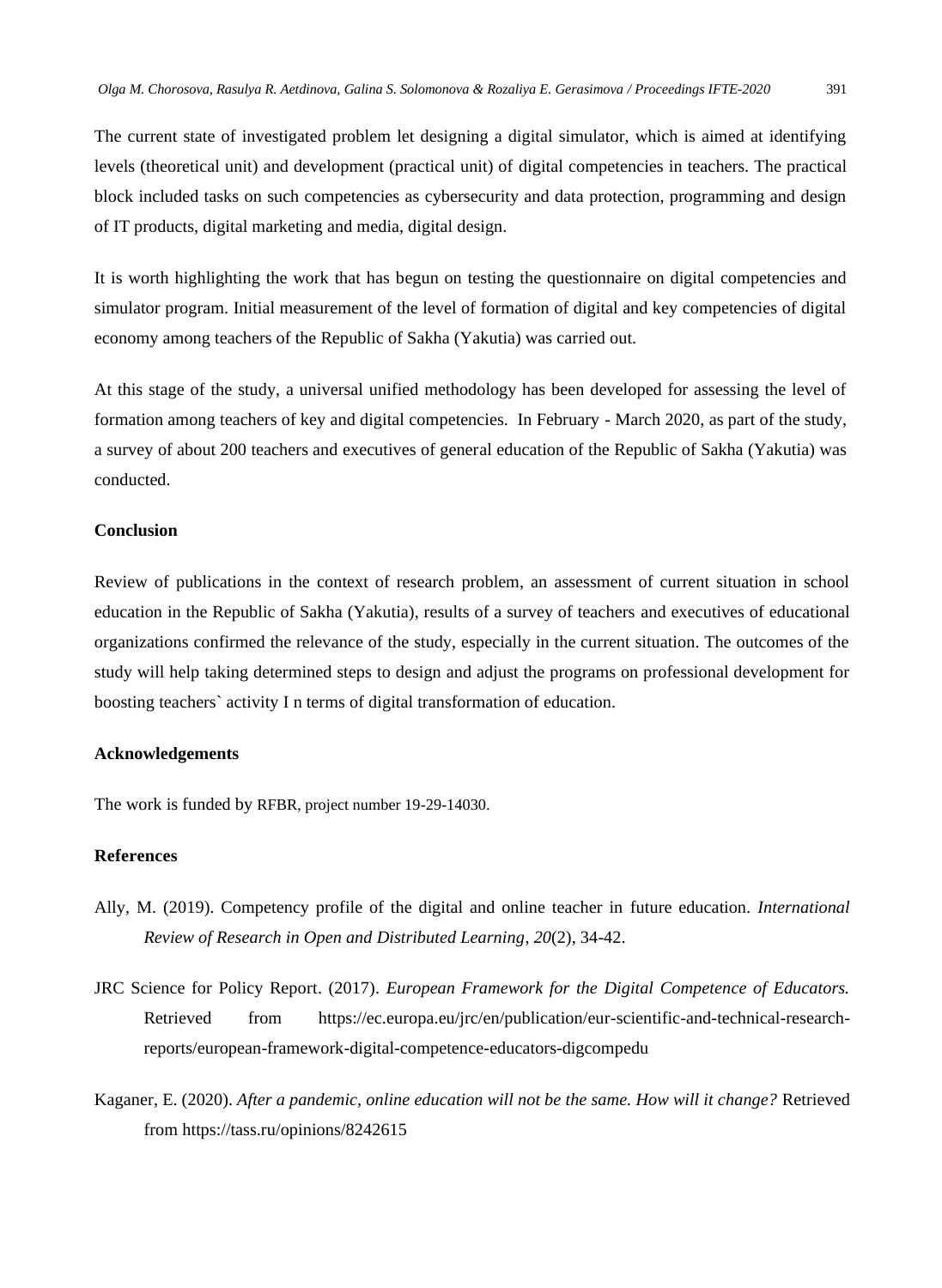- Ketil-Engen, B. (2019). Understanding social and cultural aspects of teachers' digital competencies. *Comunicar. Media Education Research Journal, 27*(2), 9-17.
- Kiss, G. (2017). Measuring the ICT competencies in Slovakia and in Serbia in the higher education. *SHS Web of conferences*, 37, 01075.
- Langset, I. D., Jacobsen, D. Y., & Haugsbakken, H. (2018). Digital professional development: towards a collaborative learning approach for taking higher education into the digitalized age. *Nordic Journal of Digital Literacy*, *13*(1), 24-39.
- Luksha, P. (2018). *Further education: from yesterday to tomorrow?* Retrieved from: https://docs.edu.gov.ru/document/6f96295272698fa859263479f160f024/download/551/.
- Manzuoli, C. H., García, H. R., & Cifuentes, Y. S. (2016). Training professors in ICT: Personal Learning Environments. A grounded theory research study. *Journal of E-Learning and Knowledge Society*, *12*(1), 56-72.
- Matukhin, D. L., & Nizkodubov, G. A. (2013). Competence approach in the system of higher professional education*. Language and Culture*, *1*(21), 83-89.
- McGarr, O., & McDonagh, A. (2019). *Digital competence in teacher education.* Retrieved from https://dicte.oslomet.no
- Ministry of Economic Development of Russia (2020). *On approval of calculation methods for the federal project Personnel for the Digital Economy "of the national program" Digital Economy of the Russian Federation.* Retrieved from http://www.consultant.ru/document / cons\_doc\_LAW\_344498 /
- *PISA 2021 ICT framework.* (2020). Retrieved from https://www.oecd.org/pisa/sitedocument/PISA-2021- ICT-framework.pdf
- News Ykt. (2020, April). *Teachers and schoolchildren of Yakutia were the most advanced in the Russian Federation in terms of technical equipment.* Retrieved from <https://news.ykt.ru/article/99571>
- Soldatova, G.U., Nestik, T.A., Rasskazova, E.I., & Zotova, E.Yu. (2013). *Digital competence of adolescent and parents.* Retrieved from http://window.edu.ru/resource/637/79637/files/book536.pdf
- *The structure of ICT competence of teachers. UNESCO Recommendations.* (2019). Retrieved from https://iite.unesco.org/ru/publications/struktura-ikt-kompetentnosti-uchitelej-rekomendatsii-unesco/